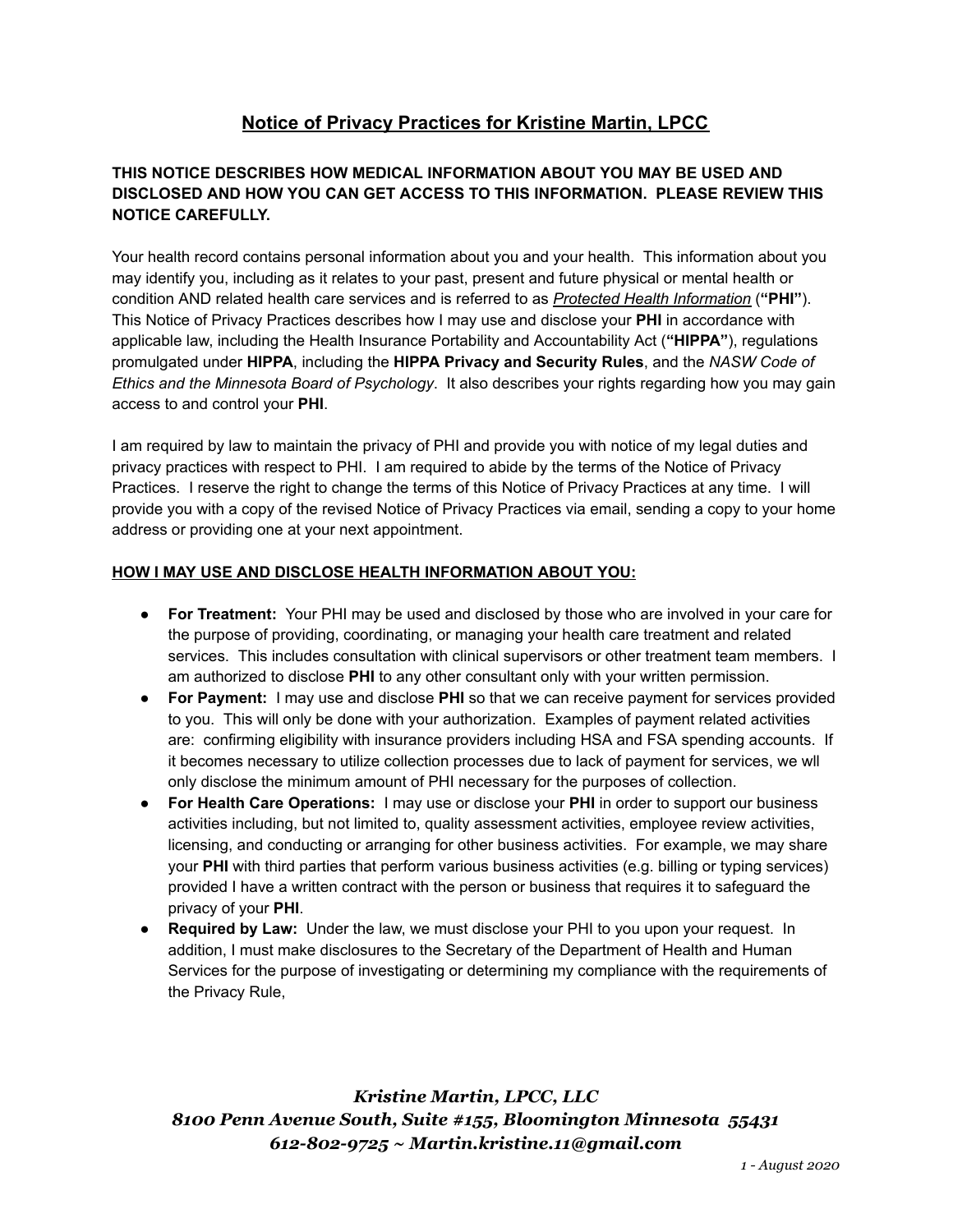**Without Authorization:** Following is a list of the categories of uses and disclosures permitted by **HIPPA**  without an authorization. Applicable law and ethical standards permit us to disclose information about you without your authorization only in a limited number of situations:

As a Psychologist, licensed by the state of Minnesota, it is my practice and duty to adhere to more stringent privacy requirements for disclosure without authorization. The following language addresses these categories to the extent consistent with the *Minnesota Board of Psychology and HIPPA.* 

- **Child Abuse or Neglect:** I may disclose your **PHI** to a state or local agency that is authorized by law to receive reports of child abuse or neglect.
- **Judicial and Administrative Proceedings:** I may disclose your **PHI** pursuant to a subpoena (with your written consent), court order, administrative order or similar process.
- **Deceased Patients:** I may disclose **PHI** regarding deceased patients as mandated by state law, or to a family member or friend that was involved in your care or payment for care prior to death, based on your prior consent. A release of information regarding deceased patients may be limited to an executor or administrator of a deceased person's estate or the person identified as next-of-kin. **PHI** of persons that died 50 years ago or longer is not protected under **HIPPA.**
- **Medical Emergencies:** I may disclose your **PHI** in a medical emergency to a medical professional only in order to prevent serious harm. I will try to provide you a copy of this notice as soon as is reasonably possible after the resolution of the emergency.
- **Family Involvement in Care:** I may disclose your **PHI** to close family members or friends directly involved in your treatment based on your consent or to prevent serious harm.
- **Health Oversight:** If required to do so, I may disclose your **PHI** to a health oversight agency for activities authorized by law, such as audits, investigations and inspections. Oversight agencies seeking this information include government agencies and organizations that provide financial assistance to programs (such as third party payors based on your prior consent) and peer review organizations performing utilization and quality control.
- **Law Enforcement:** I may disclose your **PHI** to a law enforcement official as required by law, in compliance with a subpoena (with your written consent), court order, administrative order or similar document for the purpose of identifying a suspect, material witness or missing person, in connection with victim of a crime in connection with a deceased person, in connection with the reporting of a crime in an emergency, or in connection with a crime on the premises.
- **Required by Law:** Under the law, I must disclose your **PHI** to you upon your request. In addition, I must make disclosures to the Secretary of the Department of Health and Human Services for the purpose of investigating or determining our compliance with the requirements of the Privacy Rule.
- **Specialized Government Functions:** I may review requests from U.S. military command authorities if you have served as a member of the armed forces, authorized officials for national security and intelligence reasons and to the Department of State for medical suitability determinations, and disclose your P **HI** based on your written consent, mandatory disclosure laws and the need to prevent serious harm.
- **Public Health:** If required, I may use or disclose your **PHI** for mandatory health activities to a public health authority authorized by law to collect or receive such information for the purpose of preventing or controlling disease, injury, or disability, or if directed by a public health authority, to a government agency that is collaborating with that public health authority.

# *Kristine Martin, LPCC, LLC 8100 Penn Avenue South, Suite #155, Bloomington Minnesota 55431 612-802-9725 ~ Martin.kristine.11@gmail.com*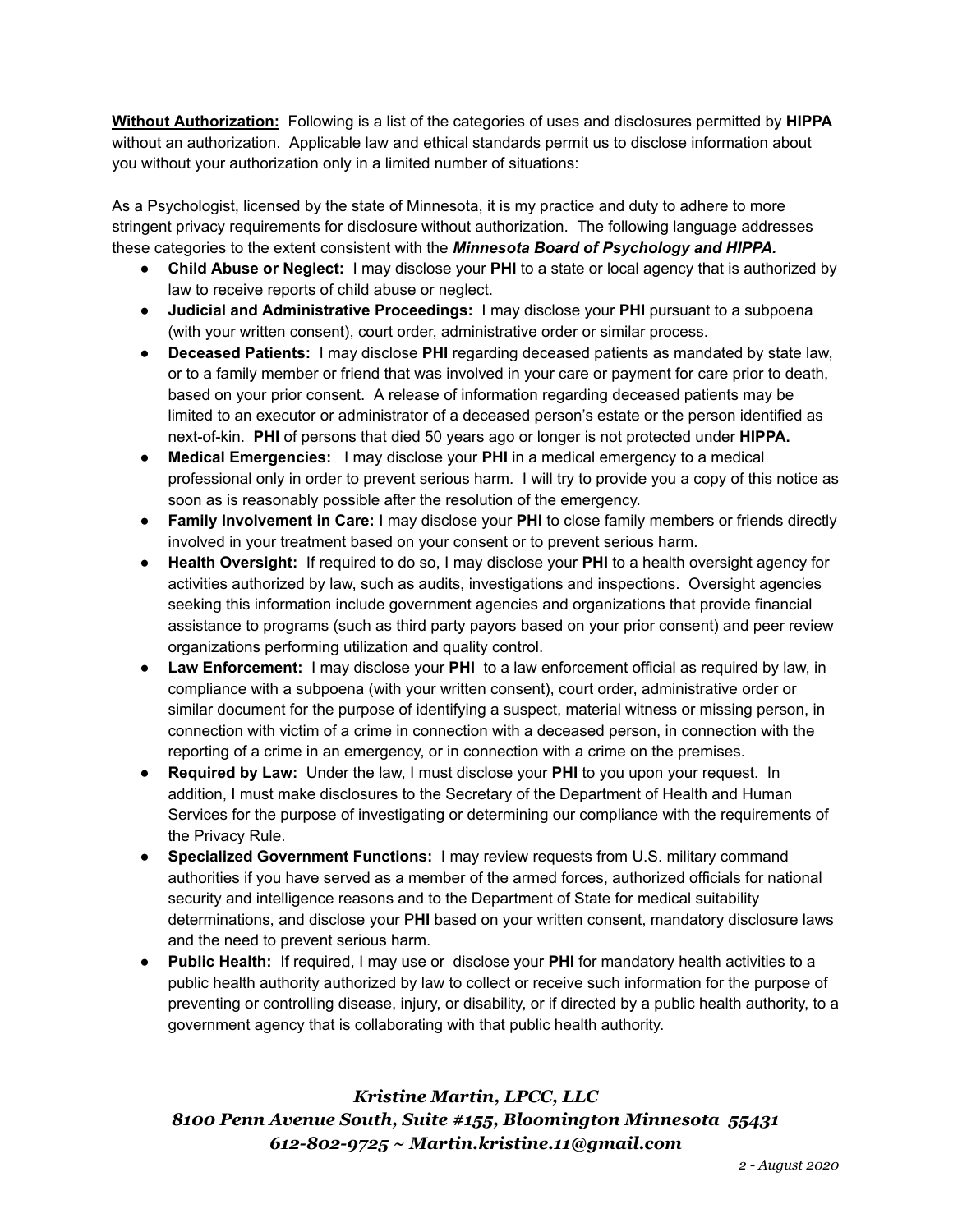- **Public Safety:** I may disclose your **PHI** to prevent or lessen a serious and in=mminent threat to the health or safety of a person or the public. If information is disclosed in these circumstances, it will be disclosed to a person or persons reasonably able to prevent or lessen the threat, including the target of the threat.
- **Research: PHI** may only be disclosed after a special approval process or with your authorization.

**With Authorization:** Uses and disclosures not specifically permitted by applicable law will be made only with your written permission, which may be revoked at any time, except to the extent that I have already made use or have disclosed information based on your prior authorization. The following uses and disclosures will be made only with your written authorization: (i) most uses and disclosures of psychotherapy notes which are separated from the rest of your medical record; (ii) most uses and disclosures of **PHI** for marketing purposes, including subsidized treatment communications; (iii)disclosures that constitute a sale of **PHI** ; and (iv) other uses and disclosures not described in this **Notice of Privacy Practices** .

### **YOUR RIGHTS REGARDING PHI**

You have the following rights regarding PHI that we maintain about you. To exercise any of these rights, please submit your request in writing to me at Kristine Martin, 8100 Penn, Avenue S, Suite #155 Bloomington, MN 55431.

- **Right of Access to Inspect and Copy:** You have the right, which may be restricted only in exceptional circumstances, to inspect and copy **PHI** that is maintained in a "designated record set". A designated record set contains mental health/medical and billing records and any other records that are used to make decisions about your care. Your right to inspect and copy PHI will be restricted only to those situations where there is compelling evidence that access would cause serious harm to you or if the information contained in separately maintained physiotherapy notes, I may charge a reasonable fee for copies. If your records are maintained electronically, you may also request an electronic copy of your **PHI** . You may also request that a copy of your **PHI** be provided to another person.
- **Right to Amend:** If you feel that the PHI I have about you is incorrect or incomplete, you may ask me to amend the information although I am not required to agree to the amendment. If I deny your request, you have the right to file a statement of disagreement with me. I may prepare a rebuttal to your statement and will provide you with a copy.
- **Right to an Accounting of Disclosures:** You have the right to request an accounting of certain of the disclosures that we make of your **PHI.** We may charge a reasonable fee if you request more than one accounting in any 12-month period.
- **Right to Request Restrictions:** You have the right to request a restriction of limitation on the use or disclosure of your **PHI** for treatment, payment, or health care operations. I am not required to agree to your request unless the request is to restrict disclosure of **PHI** to a health plan for purposes of carrying out payment or health care operations, and the **PHI** pertinent to a health care item or service that you paid for out of pocket. In that case, I am required to honor your request for a restriction.

*Kristine Martin, LPCC, LLC 8100 Penn Avenue South, Suite #155, Bloomington Minnesota 55431 612-802-9725 ~ Martin.kristine.11@gmail.com*